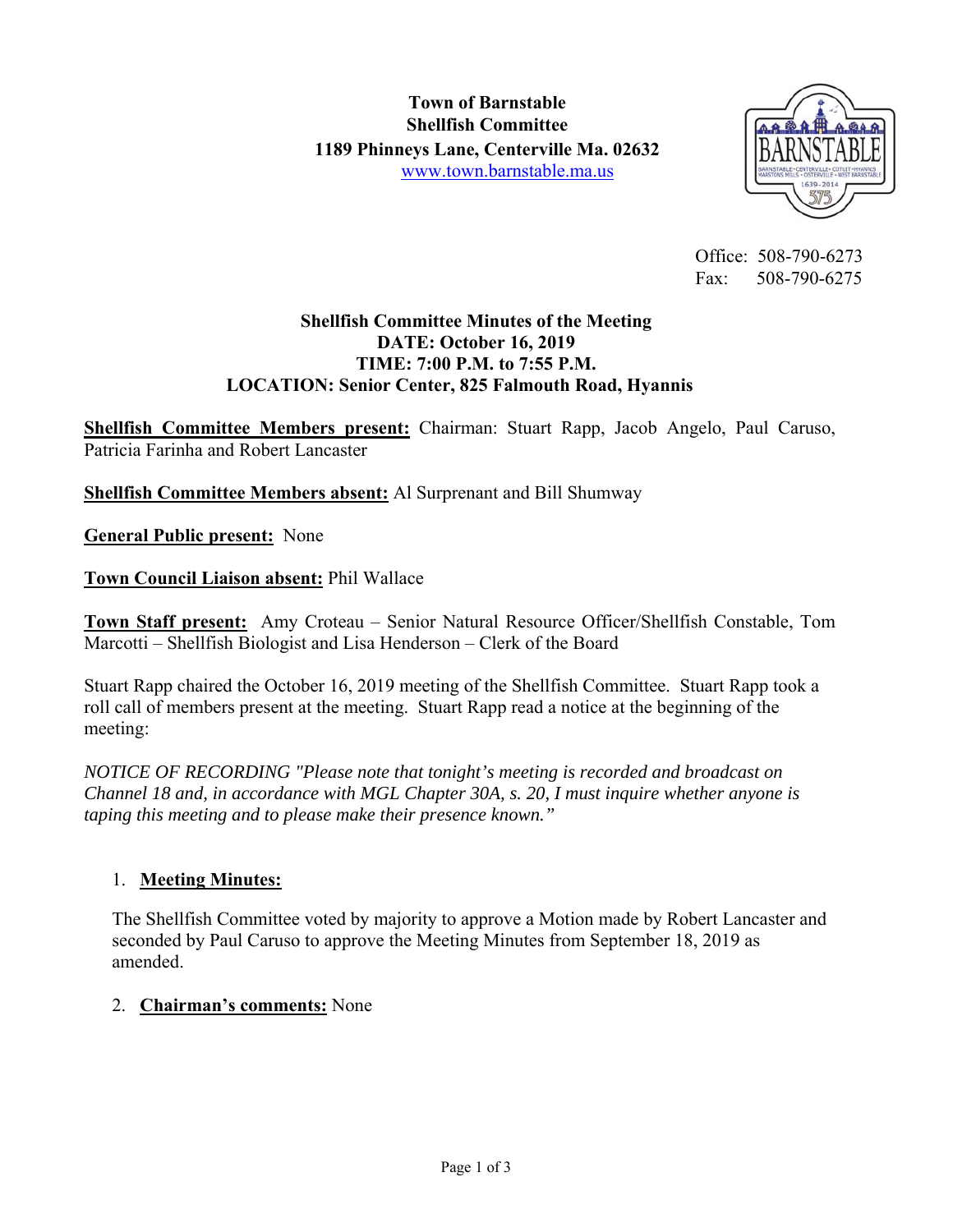# 3. **Natural Resources Report:**

Tom Marcotti presented an update on the annual fall shellfish openings and closures.

The shellfish areas listed below are scheduled to reopen on November  $1<sup>st</sup>$ , 2019 (exceptions listed), pending approval by the Massachusetts Division of Marine Fisheries:

Northside: 2.5 Mill Creek, Hallet's Pond, Short Wharf Creek Mill Service and Prince Cove will remain closed.

Southside:

2.6 North Bay; 2.9 Harbor Bluff, Lewis Bay; 2.10 Lewis Bay; 2.11 Pirates Cove, Seapuit River (with the exception of the pollution area closure); 2.12 Shoestring Bay

Chairman Rapp inquired if Amy Croteau could look into what if anything the Town can do to push for a resolution to the pollution of the 2.11 Pirates Cove, Seapuit River area. Croteau agreed to inquire further.

The Scudder Lane Recreational Shellfishing area in Barnstable Harbor will be opening effective Saturday, November 2, 2019 for the recreational harvest of shellfish including oysters.

Scallop season opened October  $5<sup>th</sup>$  and will close April  $1<sup>st</sup>$  by State statue.

The Bay Street relay area (DMF/SC23.20) will open for recreational shellfishing only along with the Cotuit Bay Oyster Relay Area (DMF/SC21.22) opening.

The on-going three phase dredging project of the Sampson Island area is coming along.

Amy Croteau reported on some stats that the Department has been working on. Some of these stats covered checks for recreational and commercial shellfish, Vibrio compliance, fresh and salt water fishing, citations for various violations, Barnstable Harbor Clean Up and educational outreach programs attended.

## 4. **Old Business:**

Vote on changes to the Town of Barnstable Shellfishing, Eel, Herring and Aquaculture rules and regulations as proposed by the Natural Resources Division of the Marine and Environmental Affairs Department. 407-4 Harvest time restrictions 407-36 Commercial jackknife clam and common razor clam shellfishing

The Shellfish Committee voted by majority to approve a Motion made by Paul Caruso and seconded by Robert Lancaster to support the proposed regulation changes as presented by the Natural Resources Division of the Marine and Environmental Affairs Department.